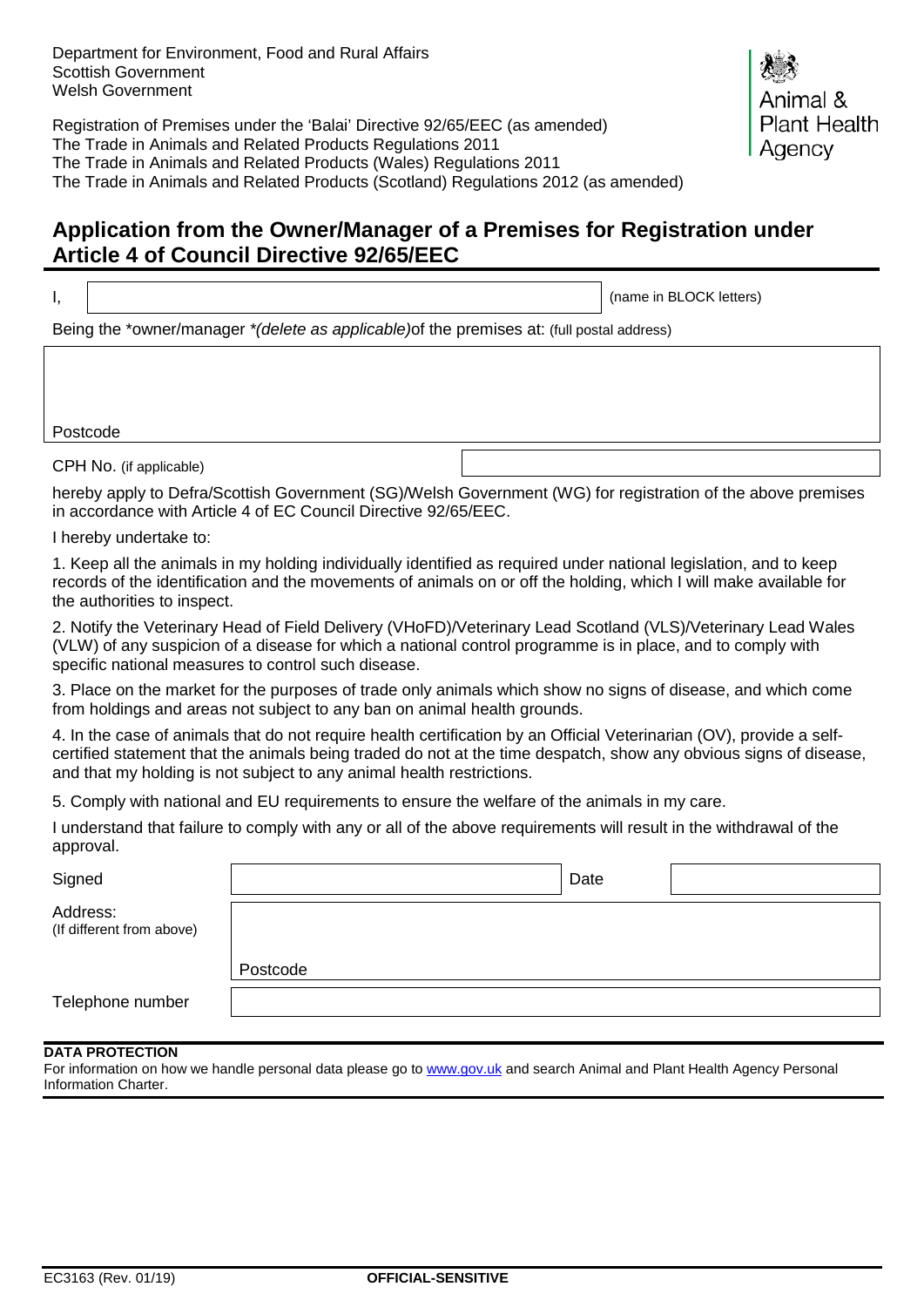## **Introduction**

- 1. **EU Directive 92/65/EEC**. (the 'Balai' Directive) lays down conditions for the import and export between EU Member States for various species of animals which are not covered elsewhere by other legislation. Specific trade Directives exist for the domestic animals: cattle, pigs, goats, sheep, horses and poultry, so that these species are excluded from the Balai Directive. The intention of the Balai Directive is to provide a framework for trade in every other animal species.
- 2. **Relevant Species**. The Balai Directive lays down conditions in detail for trade in the following:
	- Non-domestic ungulates artiodactyla (e.g. deer, llamas, alpacas, antelopes, wild pigs, etc.), and perissodactyla (tapirs and rhinos but not. horses or zebra, etc.)
	- Captive Birds (birds other than poultry, including psittacines)
	- Lagomorphs (rabbits and hares, if they are being commercially traded)
	- Cats, Dogs and Ferrets (if they are being commercially traded)
	- Non domestic carnivora.

Species other than those (Rodents, Hyraxes, Xenartha, Eulipotyphyla, Marsupials, Dermoptera and Elephants) are also covered by the Directive but for movements from non-approved premises (i.e registered premises) there are no conditions laid down in the Directive. Consequently, trade conditions and certification requirements for such movements are subject to bilateral agreements between the trading States. You should consult the Animal and Plant Health Agency (APHA) Imports Team at Centre for International Trade Carlisle (CITC) or VHoFD/VLS/VLW for advice.

- 3. **Registration or Approva**l. One of the main conditions of the Balai Directive is that animals of the species that it covers can be exported only from premises which are either Registered or Approved by the authorities in the exporting country. The requirements for Approval are rigorous and normally apply only to a small number of specialised premises such as zoos and research institutions. Annex 4 guidance notes for approval provide details of the approval process. You may also wish to contact your local VHoFD/VLS/VLW or the Live Animal Exports Team at CITC. This document is concerned solely with Registration.
- 4. **Trade**. It must be noted that 'trade' is defined by the Directive as being simply the movement of animals between one Member State and another. Although the word 'trade' in general implies a commercial transaction, the exchange of payment in any form is not a necessary element of 'trade' in the context of the Balai Directive.
- 5. **Pets**. It must also be noted that pets of any species are not covered by the Balai Directive. For advice on the movement of pets between Member States you should consult the CITC. Under Regulation (EU) No 576/2013 pet rodents and rabbits can move freely within the EU. Pets are accompanied by their owners.

## **Balai Registration Application Form**

- 6. The owner or manager of the premises of origin should complete the application form [EC3163](https://www.gov.uk/government/publications/balai-directive-registration-of-premises-to-export-animals) and return it to CITC. It must be signed and dated, and the capacity of the applicant must be written below the signature, e.g. owner, manager, company secretary, etc.
- 7. Application paragraph 1 refers. Animals on the holding or premises should be individually identified, wherever possible. The method of identification will vary according to the species, e.g. ear tags, wing tags, leg bands, tattoo, electronic transponder (micro-chips), etc. For some animals (laboratory rodents for example), individual identification is not practical and so cage/batch identification may be used.

A record must be kept of the identification numbers or codes. Records must be kept available for the authorities to inspect, which is a particularly important element in disease control investigations.

- 8. Application paragraph 2 refers. There is a legal obligation for anyone involved with the care of animals to report any suspicion of a disease which is notifiable under national law.
- 9. Application paragraph 3 refers. The owner/manager must undertake that only healthy animals will be traded, and that no animals will be traded if there are disease control restrictions applying to the premises or the area of origin.
- 10. Application paragraph 4 refers. Article 4 of the Directive allows certain types of animal to be traded without an official health certificate.

If no health certificate or commercial document is required then self-certification by the owner/exporter applies provided the exporting competent authority has declared that there is 'no risk of spread of disease' and that the animals and birds come from a holding not subject to animal health restrictions.